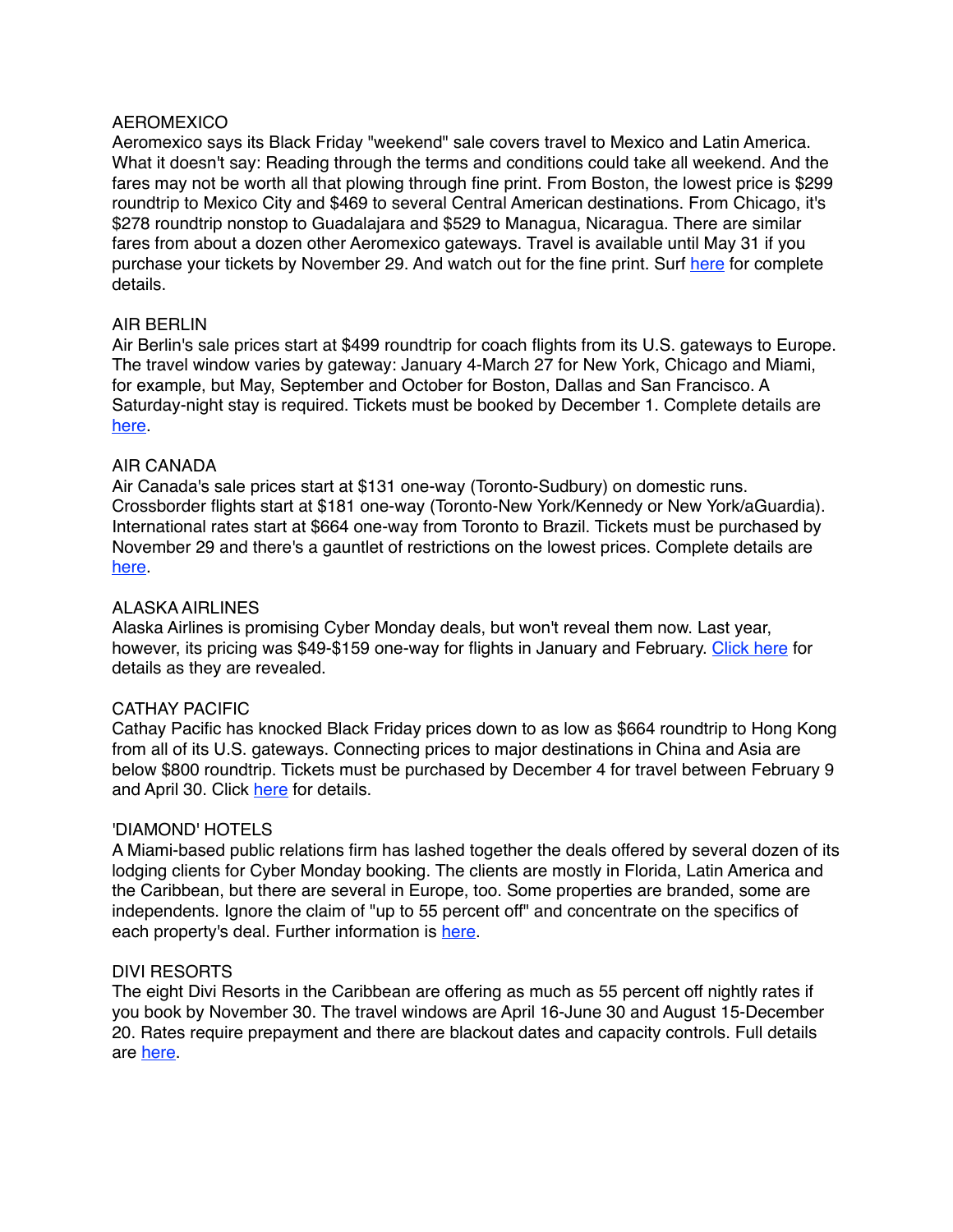## ETIHAD AIRWAYS

Etihad is discounting in all three classes when you book by November 30. The discount is "up to 25 percent off" any coach, business or first class fare from the airline's U.S. gateways to dozens of destinations via the Etihad hub in Abu Dhabi. No Abu Dhabi stopovers are permitted, either. But, of course, there's no discount if you actually want to fly to Abu Dhabi. And I have not been able to get a full 25 percent off any fare I tried. Not exactly a scam, but discounts seem more like 20 percent--and only on a very limited range of seats and days. Travel is permitted from January 1 to June 30. Full details are [here](http://www.etihad.com/en-us/promotions/cyber-monday-sale/).

# **HERTZ**

Hertz claims it will offer special deals on Cyber Monday, but has not yet revealed the details. Click [here](https://www.hertz.com/rentacar/rental-car-deals/hertz-cyber-monday-deal-sneak-peek) for information when it posts.

# HILTON HOTELS

Hilton says its 72-hour sale (November 30 through December 2) will offer as much as 30 percent off stays in the United States, Canada, Latin America and the Caribbean. No pricing has been released, but the restrictions seem daunting: a two-night minimum stay for Thursday to [Sunday arrivals only and a travel window of December 20 to February 29. Check the Hilton](http://www3.hilton.com/en/index.html)  home page for details starting on Monday, November 30.

# HOWARD JOHNSON HOTELS

This one stretches the bounds of common sense--not to mention raising the question of whether you even want to bother with Howard Johnson. The chain claims it will offer 60 percent off room rates on Orange Wednesday (December 2), but only if you call one of the participating hotels directly and only if you are one of the first three people to call each property. Stays must be completed by March 2 and there are blackout days, too. Click [here](http://www.hojo.com/deals-discounts/featured-offers/orange-Wednesday) for details--if you're still interested.

## LAN

LAN and TAM, which dominate South American routes, are promising a Cyber Monday sale to 155 Latin American destinations. Complete details will apparently be posted [here](http://www.lan.com/en_us/sitio_personas/special-offers/cyber-monday-teaser/).

## LOEWS HOTELS

With the exception of its Orlando properties, Loews Hotels is offering 20 percent off rooms when you book on Cyber Monday. Based on availability, you can travel through November 30, 2016. Click [here](http://www.loewshotels.com/cybermonday) for details.

## MARRIOTT HOTELS

A large number of Marriott-affiliated hotels and resorts in the United States, Canada, the Caribbean and Latin America will offer as much as 30 percent off rates when you book November 27-30. Rates are discounted by as much as 25 percent if you're a general guest (use promo code 444) or 30 percent if you're a member of Marriott Rewards (use code 39B). Advance purchase is required and, since this is Marriott, expect a long list of terms, conditions, exclusions and other annoying twists. There's no Web page for information yet.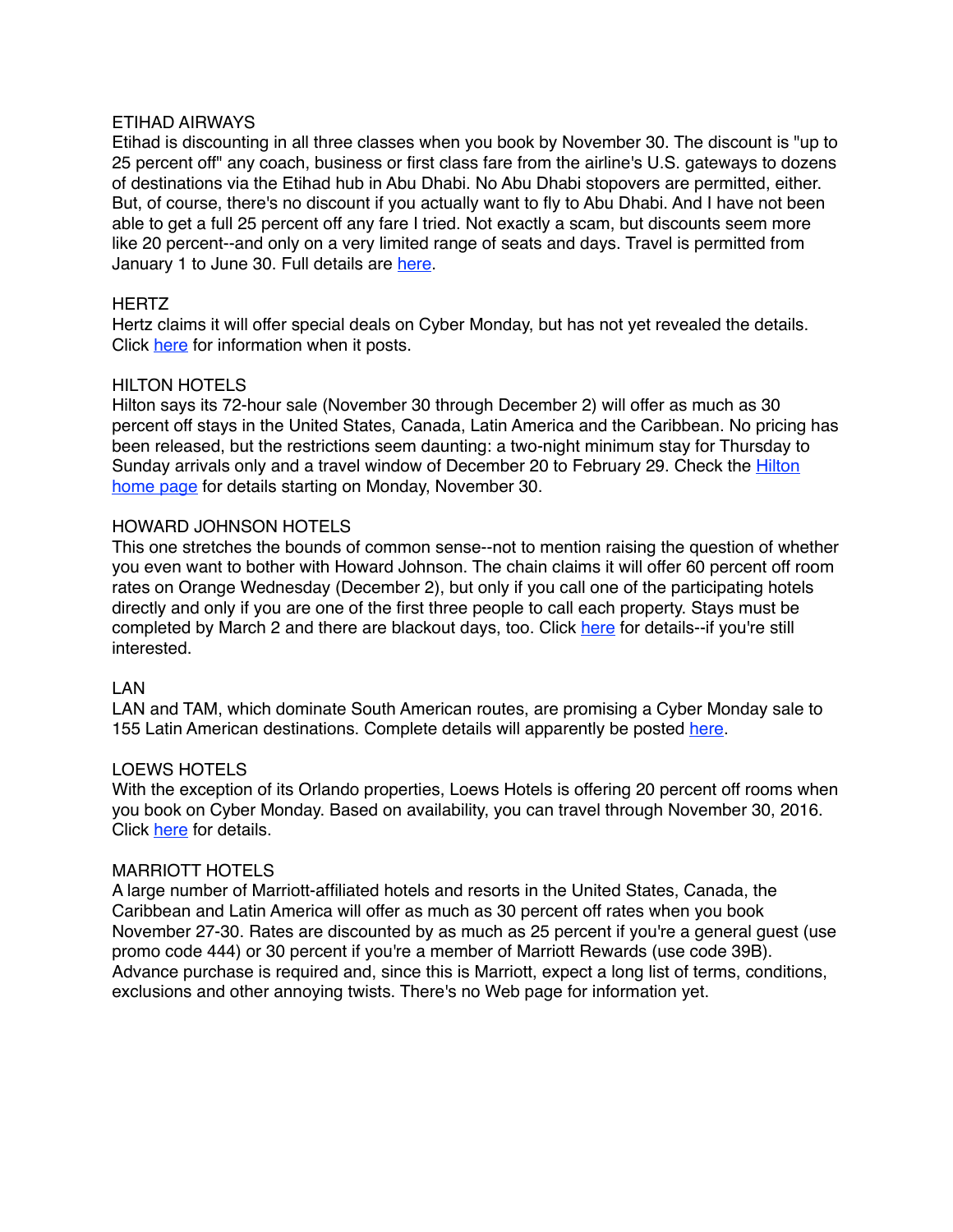## OMNI HOTELS

Omni hotels around the nation are offering reduced rates (from \$89-\$229 a night) when you book by December 1. The travel window for the so-called Season of Savings sale extends until January 31. Blackout dates apply and a \$50 nonrefundable deposit is required. Surf [here](http://www.omnihotels.com/specials/season-of-savings) for details.

# PACIFICA HOTELS

Pacifica Hotels, a chain of 24 beachside properties in California, is offering 40 percent off room rates booked on Cyber Monday. Travel is permitted until March 11 although there are blackout dates and exclusions. Surf [here](http://www.pacificahotels.com/specials/cyber) for details.

## PORTER AIRLINES

Porter Airlines, based at Toronto/City Island, says its Black Friday sale offers "up to 50 percent" off "regular" fares. Heaven only knows what it means by "regular" fares. But some prices: Newark-Toronto for US\$89 one-way; Boston-Montreal for US\$139; Chicago/Midway-Halifax for US\$230, and Washington/Dulles-Toronto for US\$92. Travel is permitted until March 31, but a 21-day advance purchase applies. There's plenty more fine print, too. Tickets must be booked by November 27. Full details are [here](https://www.flyporter.com/Special-Offers/Email-Sign-Up?culture=en-US).

# RED ROOF INN

Red Roof says it offers rooms discounted by as much as 30 percent if you book on Cyber Monday. The travel dates are December 1 to March 31. Click [here](https://www.redroof.com/partners/cyber_monday/) for details.

# SINGAPORE AIRLINES

Singapore Airlines is offering terrific coach prices (\$599 roundtrip) on two nonstop Asia routes (Los Angeles-Tokyo and San Francisco-Seoul). It's just \$499 roundtrip nonstop between Houston and Moscow and \$699 between New York/Kennedy and Frankfurt. In business class, the prices are good, if not quite as noticeable: \$2,699 roundtrip (JFK-Frankfurt) and \$2,999 (LAX-Tokyo or SFO-Seoul). Travel is permitted between January 10 and May 31 if you purchase tickets by November 30. There are some weekend surcharges. Full details are [here.](http://www.singaporeair.com/jsp/cms/en_UK/promotions/black-friday-cyber-monday.jsp)

# STARWOOD HOTELS

About 1,000 Starwood properties are offering 25 percent off rates when you complete reservations by December 6. The travel window is open until September 6. But the prepaid rates are riddled with blackout dates, onerous restrictions, length of stay and arrival-day rules and other caveats. Click [here](http://www.spghotescapes.com/) for details.

## TAP AIR PORTUGAL

TAP insists its Black Friday sale to Portugal and Europe from its Newark and Miami gateways are actually reduced prices, but they don't seem that inexpensive, especially when you consider virtually everything requires you to change in Lisbon. Coach fares are divided into winter (January 12-March 15), when rates seem especially lackluster, and spring (April 7-June 5), when prices do seem more like sales. Prices start at \$727 roundtrip in winter and \$809 in spring. Tickets must be purchased by November 30. Surf [here](http://www.flytap.com/USA/enus/Promotions/Campaigns/black-friday) for complete details.

## TRUMP HOTELS

Nine Trump Collection hotels are offering 30 percent off suite accommodations between January 1 and March 31 if you book between Black Friday and Cyber Monday. Click [here](https://www.trumphotelcollection.com/suite-promotion.php) for the details.